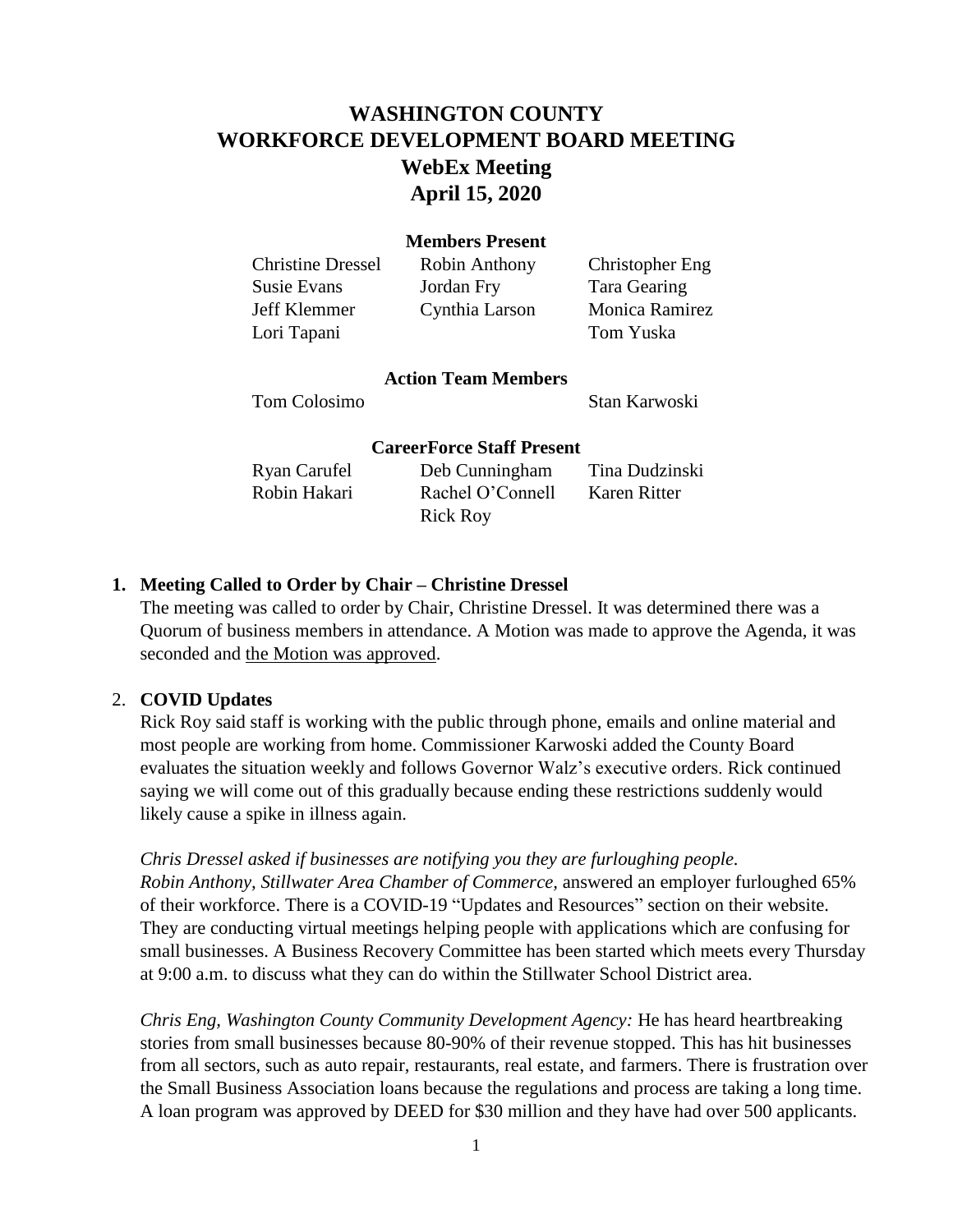<https://mn.gov/deed/business/financing-business/deed-programs/peacetime/> Businesses should get their application in so they are in the queue. The Federal Reserve has the \$3.2 trillion Main Street Program:

<https://www.federalreserve.gov/newsevents/pressreleases/monetary20200409a.htm>

Rick Roy said some larger businesses are still hiring. People are seeking help in updating their resumes and getting into the unemployment system. Chris Dressel said banks are allowing businesses to delay payments on loans and waiving interest.

*Stan Karwoski, County Board,* said Chris Eng gave the County Board an update on the Open to Business program regarding how the county is helping business. It is under consideration by legislators about local aid and anticipate an extension of the property tax deadline to May 15th with no penalty.

*Monica Ramirez, Century College*, said classes have gone online and while enrollment is down for summer, some courses are up. They are adding more online classes and short certificates that can be completed in one semester. As soon as stay-at-home orders are relaxed, some technical classes will resume. Math and computer labs are still open with a small number of students in a large room. The Deans have been rotating their presence in the office and most are working remotely. They are planning for fall and it is not yet known what classes will be online or in the classroom.

## **3. Program Updates**

**Veterans Service Office – Ryan Carufel:** There is a Veteran's office in every county in Minnesota which advocates for veterans and helps them apply for federal, state and local benefits. Washington County staff have been working from home. There are almost 15,000 veterans in Washington County.

Patrick Kelly, the VA hospital director, is using the VA hospital in Minneapolis as a center for COVID-19. Long term care patients have been moved to St. Cloud. Minnesota allocated \$6.2 million to the Minnesota State Department of Veterans Affairs for veterans affected by COVID-19 to get up to \$1,000 for specific expenses. Over 900 applications have already been submitted.

**Youth Programing and Plan Approval – Karen Ritter:** Two policies need approval by the WDB to submit with the plan. The Individual Training Account policy is a structure to get funding to the training providers that are on the Eligible Training Providers List. Minnesota submitted a waiver to the Department of Labor to include in-school youth in that structure. The amount per youth per program year was updated to \$4,400 which includes training, supplies, and related support services. At enrollment, an employment plan will be developed and signed. County purchasing cards can be used in addition to billing authorizations. A Motion was made to approve the Youth Program Policy, it was seconded, and the Motion was approved.

The Incentive Policy provides funding through support services for recognition of achievement for youth engaged in job search or training. Youth are awarded up to \$100 for successful steps towards their goals. Some examples include \$25 for GED attainment, \$25 for getting a diploma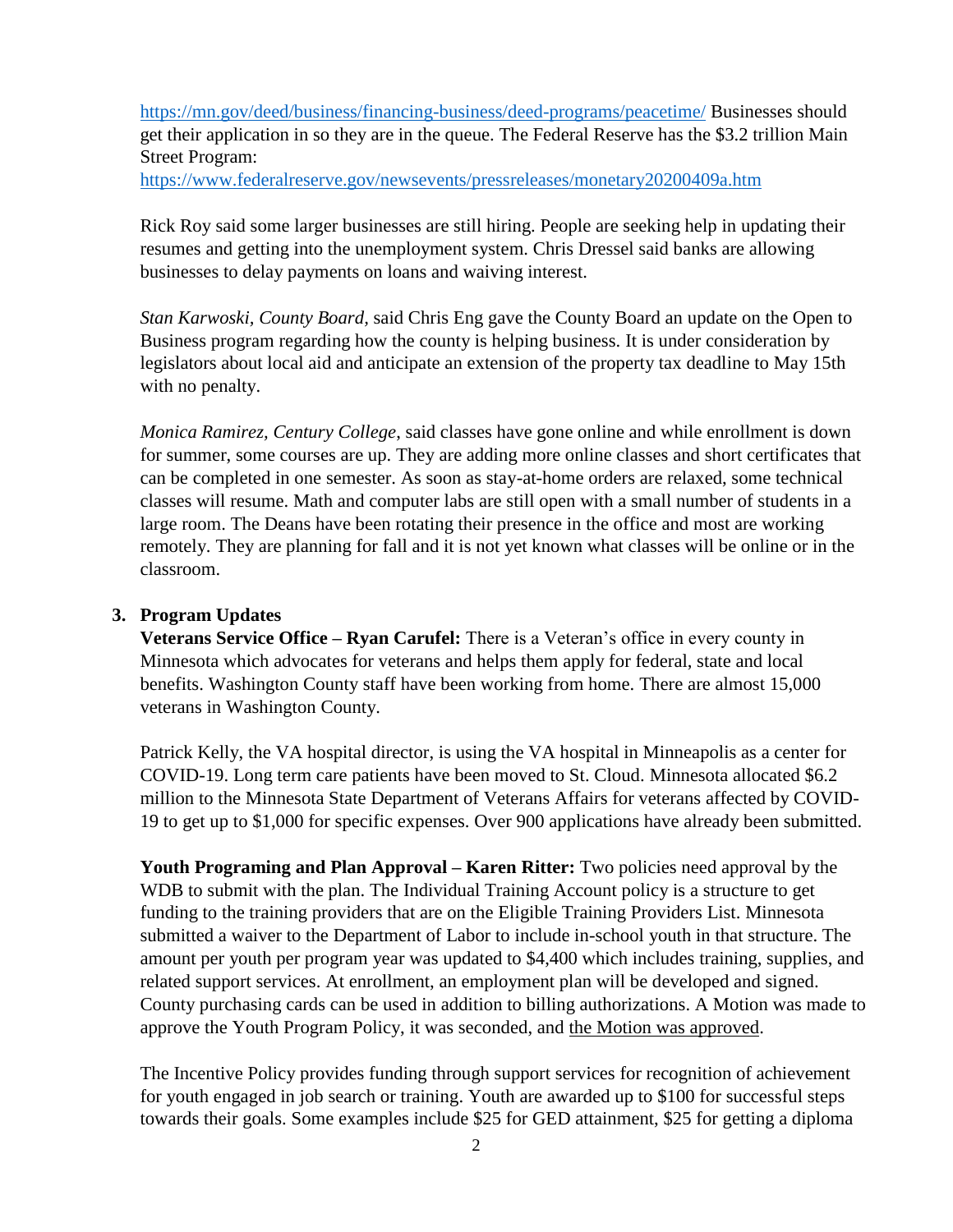or transcript, and \$50 for getting a job working 30 hours or more and providing pay stubs as documentation. This information is needed for monitoring and the awards provide an incentive to provide documentation. Gift cards from Target, gas and food cards are used. A Motion was made to approve the Incentive Policy, it was seconded, and the Motion was approved.

**Adult Programming – Karen Ritter:** There are a variety of waivers being sought at the state and federal level. Many participants on the WIOA Adult Program and NOW grant are involved with CDL training and Interstate Driving School is continuing training; however, the DMV's are not testing. WIOA Youth enrolled in area colleges and high schools are doing distance learning.

Participants on the Senior Community Service Employment Program for 55 and over are on Emergency Paid Sick Leave furloughed with pay for the average weekly hours they worked prior to the emergency. The senior Legacy Program participants are still getting help with job search and training.

**Dislocated Worker Programming** has not had a rush of people yet. Most referrals to the program came from the unemployment group sessions which are no longer being held. Career Lab staff are still referring people. People who have been laid off or furloughed seem to be waiting it out to see what will happen with their business. Unemployment applications are primarily done online and there is a long wait time to get through on the phone. Unemployment is hiring 75 new people, but they will need to be trained before starting to work.

### *Chris Dressel asked how long does it take to hear back from Unemployment?*

Robin Hakari, Career Services Specialist, replied some people received benefits in a few days. But the process takes longer for people with other issues such as problems with their password. There are long waits on phone lines and at one point some lines were shut down so staff could be assigned to process unemployment claims. The \$600 weekly payment from the federal government has been added to people's unemployment benefits and there is a 13 week extension for people who have exhausted their benefits.

**MFIP/SNAP and SNAP E&T – Tina Dudzinski:** Tina supervises Employment Services for Washington County's public assistance programs: the Diversionary Work Program (DWP), Minnesota Family Investment Program (MFIP) and Supplemental Nutrition Assistance Program Employment and Training (SNAP E&T). With public facing services ending, they are trying to provide the same service and response for people trying to meet their basic needs. The Governor's executive order March  $20<sup>th</sup>$  gave temporary authority for DHS to make changes to programming to continue to provide services. Face-to-face interviews have been waived, applications can be taken by phone, verbal signatures are accepted on forms and applications, and verbal verification "to the best of their knowledge" accepted for  $3<sup>rd</sup>$  party providers. With these changes, some benefits have been approved the same day and has resulted in a quick increase in caseloads.

The DWP program is four months long providing intensive job search assistance with the intent of diverting people from the MFIP program. With high levels of unemployment, all families are deemed unlikely to benefit from this program and being rolled over to the longer term MFIP